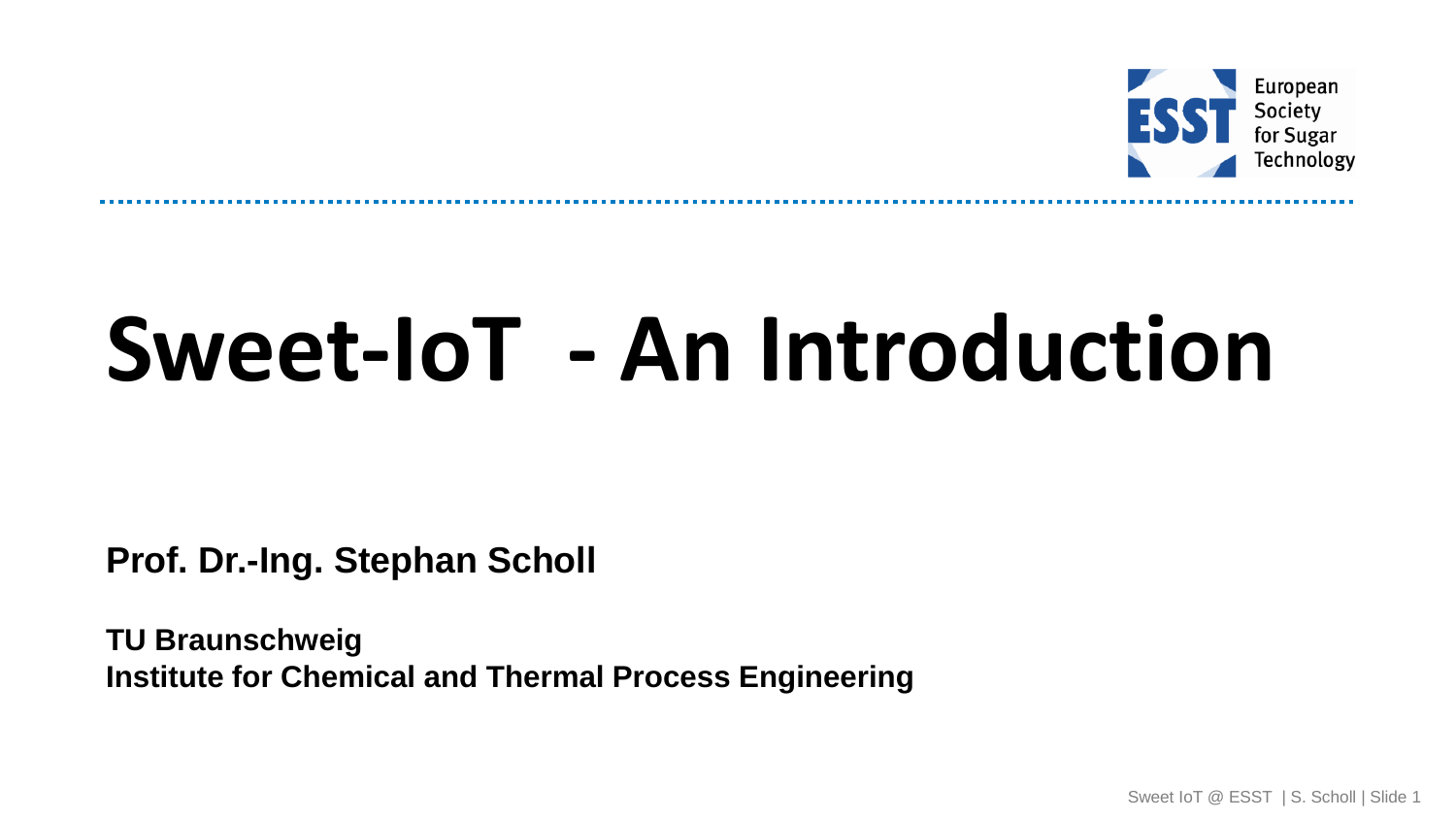## Sweet-IoT



#### **Digitalization** in the sugar producing industry: Shaping "Sweet IoT" *- General idea*

- Digitalization affects each business field in the sugar value chain
	- field is too big and develops too fast to be addressed by a single player alone
- Establish an industrial working group to explore the opportunities, challenges, threats etc. digitalization brings to the sugar producing industry
- Who should participate?  $\rightarrow$  All stakeholders along the sugar value chain
	- sugar producers
	- equipment manufacturers
	- system automation
	- service providers: engineering, IT security, consultants, …
	- $\Rightarrow$  Industry-driven pre-competitive working group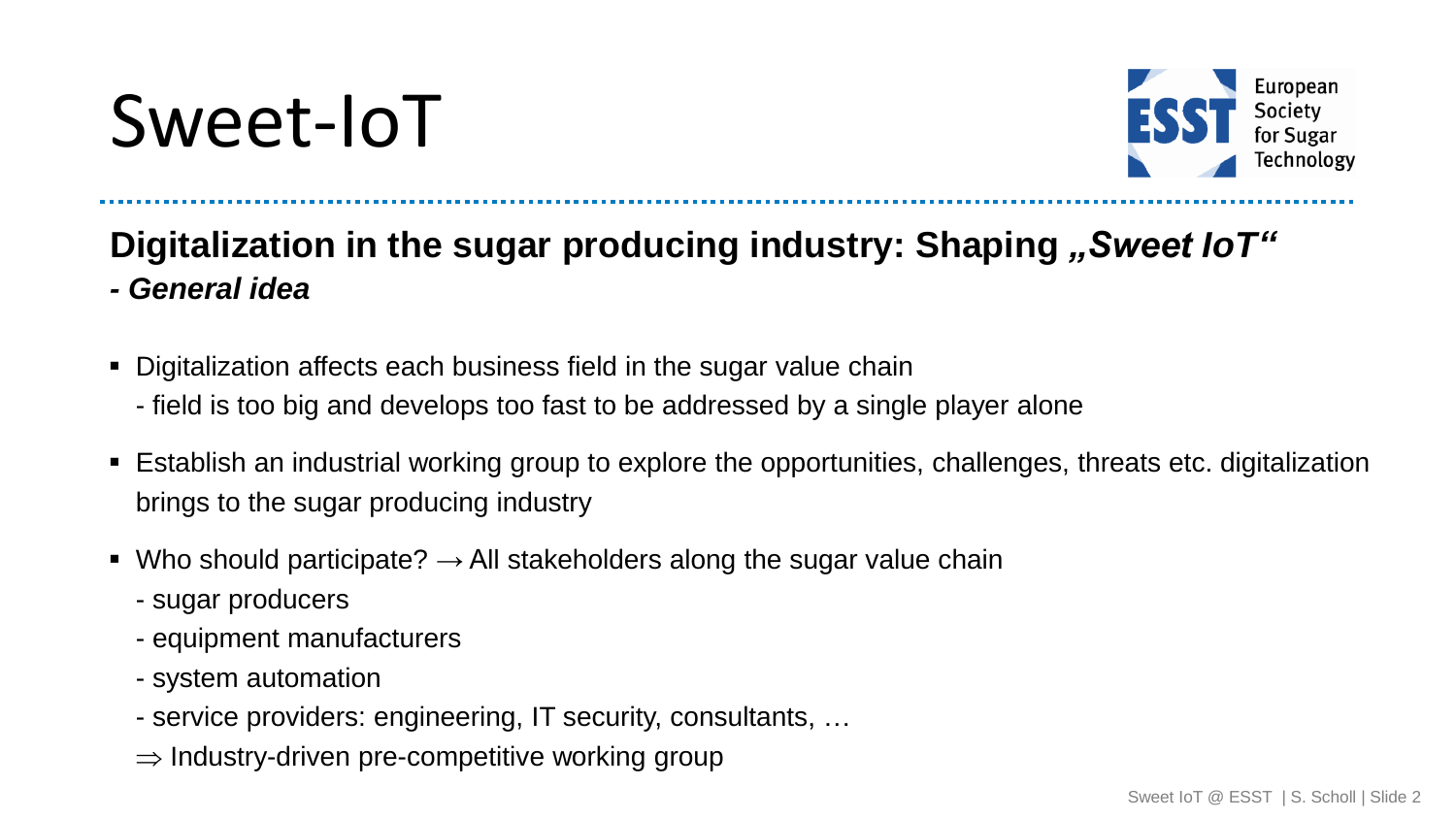### Sweet IoT



- *- Sample questions*
- Which data are collected and how are they processed?
- Technical platform for digitalization
	- Functionality at local and central level
	- Connectivity of local and central systems
- Design of digitalization
	- Where are data hosted?
	- Who has which rights?
	- Ownership of data: raw data, processed data, equipment data, performance data
	- Division of work: local vs. central
	- Design of cloud
- Data Protection: IT security, proprietary, legal aspects
- Explicitely excluded areas of data collection and sharing ("No go"-areas) Sweet IoT @ ESST | S. Scholl | Slide 3